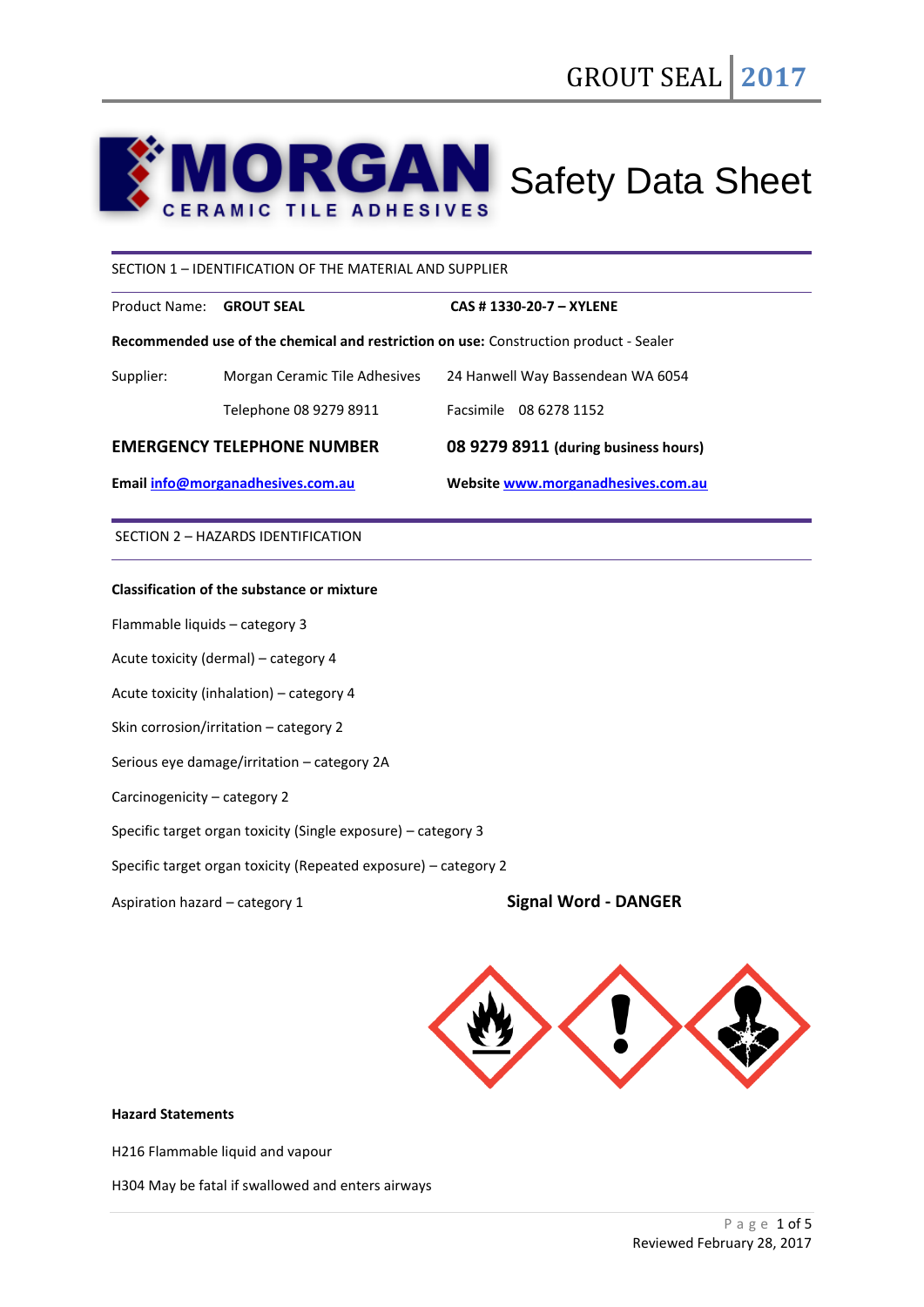H315 Causes skin irritation H319 Causes eye irritation H335 May cause respiratory irritation H373 May cause damage to organs through prolonged or repeated exposure if inhaled (ears and kidneys) H336 May cause drowsiness and dizziness H312 Harmful in contact with skin H332 Harmful if inhaled H351 Suspected of causing cancer **Precautionary Statements** P210 Keep away from heat/sparks/open flames/hot surfaces. No smoking P243 Take precautionary measures against static discharge P280 Wear protective gloves/protective clothing/eye protection/face protection P260 Do not breathe fume/gas/mist/vapours/spray P201 Obtain special instructions before use P202 Do not handle until all safety precautions have been read and understood P240 Ground/bond container and receiving equipment P241 Use explosion proof electrical/ventilating/lighting/equipment P242 Use only non sparking tools P243 Take precautionary measures against static discharge P264 Wash face, hands and any exposed skin thoroughly after handling P270 Do not eats, drink or smoke when using this product P271 Use only outdoors or in a well ventilated area P303+P361+P353 IF ON SKIN (or hair): Remove/take off immediately all contaminated clothing. Rinse skin with water/shower P332+P313 If skin irritation occurs: Get medical advice/attention P301+P313 IF SWALLOWED: Immediately call a POISON CENTER or doctor/physician P331 DO NOT induce vomiting P370 + P378 In case of fire: Use carbon dioxide (CO2), dry chemical, foam or water fog for extinction P314 Get medical advice/attention if you feel unwell P405 Store locked up P501 Dispose of contents/container in accordance with local/regional/national/international regulations **HAZARDOUS CHEMICAL. DANGEROUS GOODS. S6 SCHEDULED POISON.**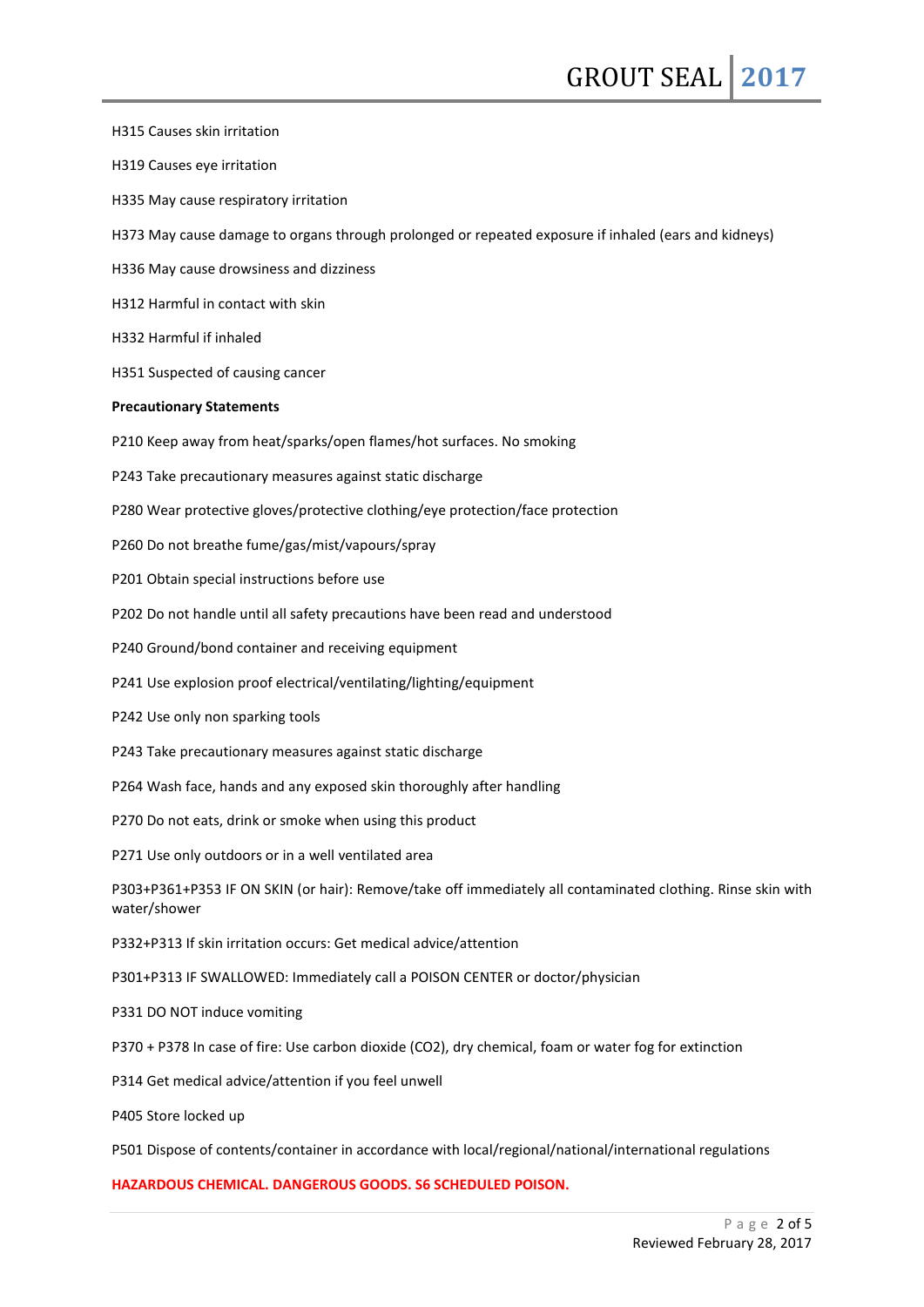## SECTION 3 – COMPOSITION/INFORMATION ON INGREDIENTS

| <b>Chemical Name</b>              | CAS#      | Concentration       |
|-----------------------------------|-----------|---------------------|
| Xylene<br>Non hazardous chemicals | 1330-20-7 | $< 80\%$<br>to 100% |
| SECTION 4 - FIRST AID MEASURES    |           |                     |

Ingestion: Do not induce vomiting. Rinse the mouth with water. Give water to drink. If vomiting occurs, hold the person's head below their hips so as to prevent the product from entering their lungs. Seek immediate medical assistance.

Eye Contact: Hold the eyelids open and irrigate the eyes with copious amounts of water for at least fifteen minutes. Seek immediate medical assistance.

Skin Contact: Remove the contaminated clothing. Rinse the exposed areas thoroughly with soap and water. Clean the contaminated clothing before re-using. Seek medical advice if a skin irritation develops.

Inhaled: Move the person to a source of fresh air. Seek immediate medical advice. Call an ambulance if the person losses consciousness. Apply a mouth to mouth resuscitation technique if the person stops breathing.

#### SECTION 5 – FIRE FIGHTING MEASURES

#### **HAZCHEM CODE: 3[Y]**

Highly flammable. Heat can rupture the product's container and lead to a violent explosion. Move the product during a fire or keep its container cool with water. Vapour and air mixtures may spontaneously ignite and flash back to the source of the vapour. Decomposition of this product will result in the generation of toxic oxides of carbon. Fire fighters should wear self-contained breathing apparatus and a protective suit. Flames on or in the vicinity of this product can be extinguished with foam, carbon dioxide, dry powder or BCF fire extinguishers.

#### SECTION 6 – ACCIDENTAL RELEASE MEASURES

Eliminate all potential sources of ignition. Personnel involved in the clean up of small spills should wear goggles and avoid all skin contact with the product. Increase ventilation to the contaminated area. Do not allow material to contaminate ground water systems. Prevent product from entering drains. Soak up with an inert absorbent material such as sand or soil. Sweep up and shovel into suitable containers for disposal. Wash the contaminated area with a biodegradable detergent and an excess of water.

#### SECTION 7 – HANDLING AND STORAGE

This product is a schedule 6 poison and must be stored in accordance with the relevant State Poisons Act. Store this product in a cool, ventilated and dry position, out of direct sunlight and away from all sources of ignition. During storage and transport this product should be kept away from foodstuffs, strong oxidising agents and acids. Handling and transferring large volumes of this product may cause a build up and discharge of static electricity. Use a battery lead to earth 200L drums and all equipment prior to handling and transferring the product.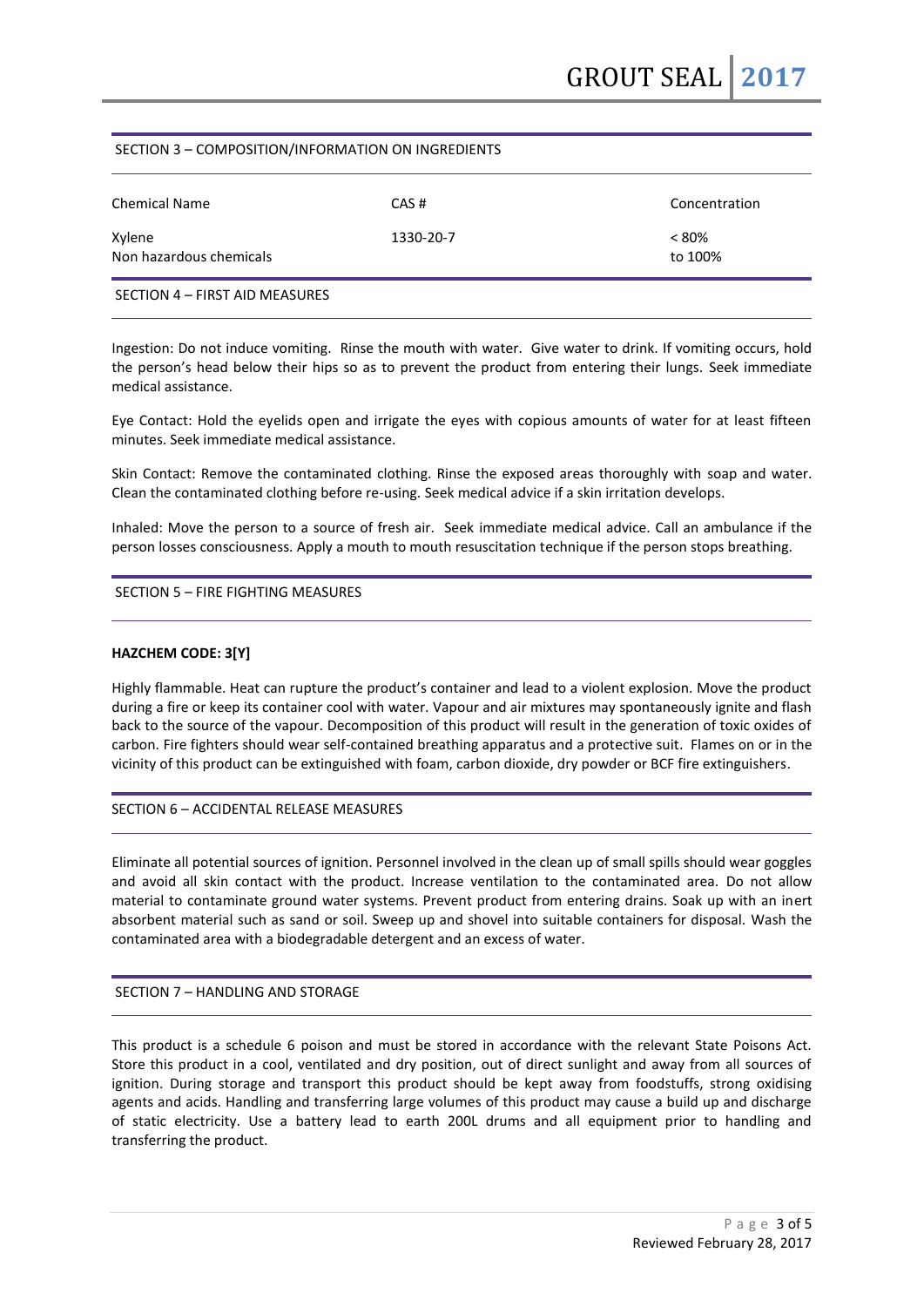### SECTION 8 – EXPOSURE CONTROLS/PERSONAL PROTECTION

Exposure Standards: The time weighted average (TWA) airborne concentration of xylene should not exceed 80 parts per million of contaminated air.

Engineering Controls: This product should only be used in a well ventilated area. Avoid inhaling the product's vapours. Keep the product's container sealed at all times.

Personal Protective Equipment: Always handle and use this product with common sense and good industrial hygiene practices. Tilers should avoid all unnecessary skin contact with this product. When using this product tilers should wear goggles, PVC gloves, overalls and leather boots. In poorly ventilated areas tilers should wear a respiratory protective device complying with the AS1716. The manufacturer recommends the use of a full or half face mask fitted with an organic vapour canister or a Class M cartridge.

#### SECTION 9 – PHYSICAL AND CHEMICAL PROPERTIES

| Appearance:           | Clear Liquid          | Solubility:              | Insoluble             |
|-----------------------|-----------------------|--------------------------|-----------------------|
| Odour:                | Strong aromatic odour | Specific gravity:        | $<$ 1                 |
| Vapour Pressure:      | $5.2$ kPa             | Vapour Density:          | $< 0.1$ Pa at 20 0C   |
| <b>Melting Point:</b> | Not available         | <b>Boiling Point:</b>    | > 130 degrees Celsius |
| Flammability:         | Highly flammable      | <b>Explosion Limits:</b> | 1.1 to 7.7 $v/v\%$    |
| pH:                   | Not relevant          | Ignition Temperature:    | Not available         |
|                       |                       |                          |                       |

#### SECTION 10 – STABILITY AND REACTIVITY

| Chemical stability:               | Stable when stored in a dry and cool environment.            |
|-----------------------------------|--------------------------------------------------------------|
| Conditions to avoid:              | Take necessary action to avoid static electricity discharge. |
| Incompatible materials:           | Strong acids and oxidising agents.                           |
| Hazardous decomposition products: | Product will release oxides of carbon.                       |
| Hazardous reactions:              | Explosion hazard.                                            |
|                                   |                                                              |

#### SECTION 11- TOXICOLOGICAL INFORMATION

Adverse health effects due to the use of this product are not expected if the product is handled in accordance with this Safety Data Sheet and the products label. Symptoms that may arise if the product is mishandled are:

| Ingestion:    | Moderately toxic. This product may irritate the throat and stomach.                                     |
|---------------|---------------------------------------------------------------------------------------------------------|
| Eye contact:  | Severe irritant. This product may cause an inflammation of the eye.                                     |
| Skin contact: | Mild irritant. This product may cause an irritation or a rash to develop.                               |
| Inhaled:      | Toxic. Inhalation of the product's vapour may cause headaches, drowsiness and loss of<br>consciousness. |